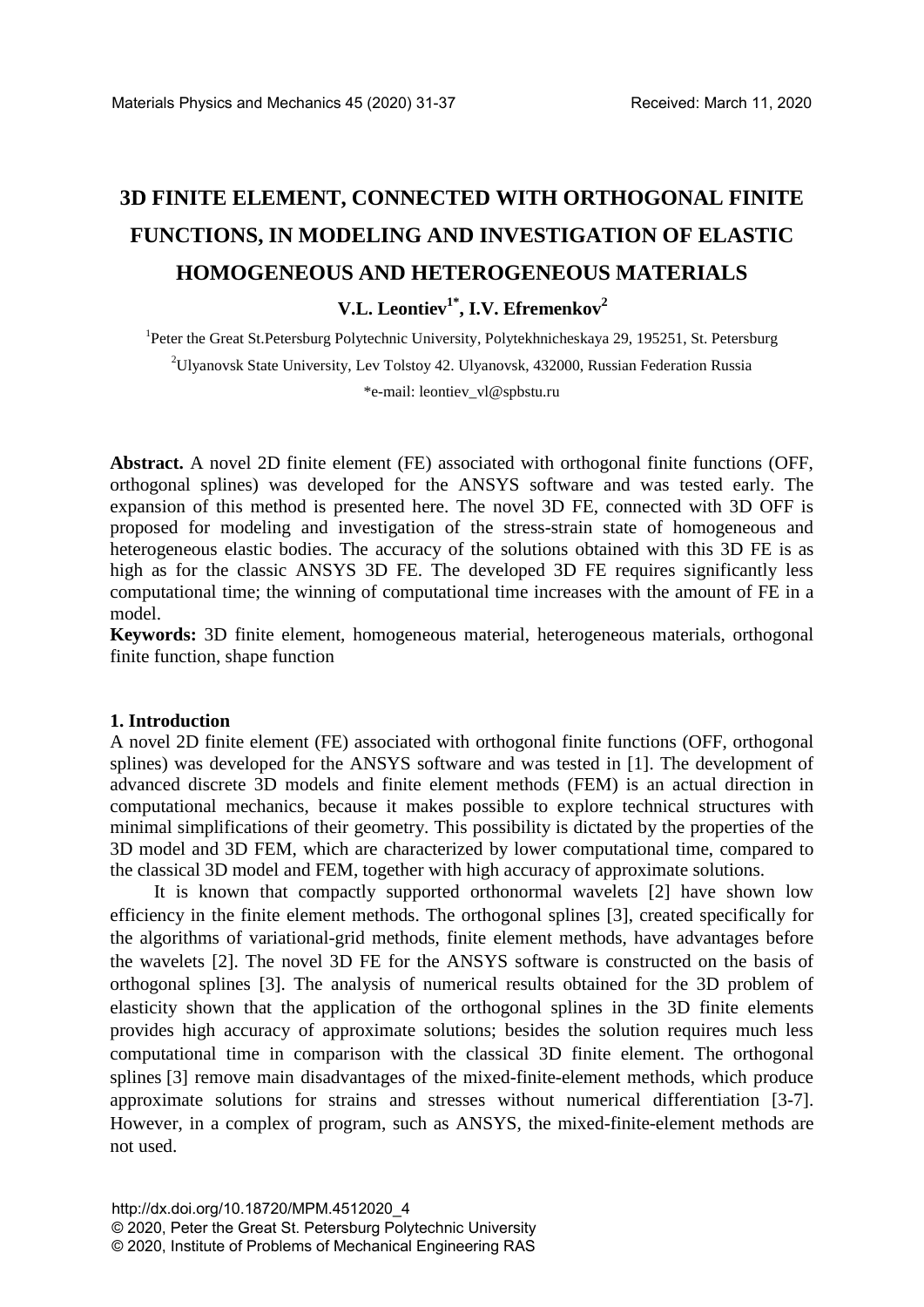In this paper, it is illustrated, by the example of 3D elasticity problems, that the application of orthogonal splines in 3D finite elements for the FEM of ANSYS connected with the Lagrange's variational principle saves high accuracy of approximate solutions and significantly decreases the computational time.

#### **2. 3D finite element connected with orthogonal splines**

The novel FE, is similar to the FE Solid185 of ANSYS, has been constructed. The local stiffness matrix, the vector of body forces and loads on a boundary are created for the domain of FE – the parallelepiped. The eight nodes of the base 3D finite element have the following numbers and coordinates**: 1** (-1,-1,1), **2** (-1,1,1), **3** (-1,-1,-1), **4** (-1,1,-1), **5** (1,1,-1), **6** (1,-1,-1), **7** (1,1,1), **8** (1,-1,1).

The system of equations of 3D linear elasticity can be written in a matrix form [1]:

$$
\varepsilon = Bu, \sigma = D\varepsilon, B^T \sigma = f. \tag{1}
$$

However the displacement vector, the strain vector, the stress vector, the vector of body forces has other structure:

$$
u = (u_1, u_2, u_3)^T, \varepsilon = (\varepsilon_{11}, \varepsilon_{22}, \varepsilon_{33}, \varepsilon_{12}, \varepsilon_{23}, \varepsilon_{31})^T, \sigma = (\sigma_{11}, \sigma_{22}, \sigma_{33}, \sigma_{12}, \sigma_{23}, \sigma_{31})^T, f = (f_1, f_2, f_3)^T.
$$

Here *D* is the known matrix (6×6) of elastic modules; *B* is the known matrix differential operator (6×3).

$$
u_j(x, y, z) = \sum_{i=1}^{8} N_i(x, y, z) u_j^i, \quad (j = 1, 2, 3)
$$
 (2)

in the domain of 3D finite element,  $u_j^l$  are unknown constant coefficients;  $N_i(x, y, z)$  are the shape functions, which have the property:  $N_i(x_i, y_i, z_i) = \delta_{ij}$ , of the Lagrange's basis on a 3D finite element.

3D problem (1) after discretization (2) and exception of  $\varepsilon$  and  $\sigma$  can be written in the form similar to [1]:

$$
KU = f, \ \ K = \sum_{(e)} k^{(e)}, \ \ f = \sum_{(e)} f^{(e)},
$$

where the global stiffness matrix  $K$  and unknown vector  $U$  have other structure by comparison with [1], *U* is the global vector of unknown displacements in the nodes of a 3D grid. The local stiffness matrix  $k^{(e)}$  and the local vector  $f^{(e)}$  of body forces and loads on the boundary  $S^{(e)}$  of the FE are written as in [1]:

$$
k^{(e)} = \int_{V^{(e)}} B^T DB dV, \ f^{(e)} = \int_{V^{(e)}} N^T f dV + \int_{S^{(e)}} N^T p dS \tag{3}
$$

however they are defined by other known operators  $B$ ,  $D$  and by another matrix  $N$  of the shape functions.

Here  $p = (p_1, p_2, p_3)$  – the vector of a load on the boundary  $S^{(e)}$  of the region  $V^{(e)}$ . Formulas (3) were used for construction of the novel finite element method of 3D linear elasticity theory connected with orthogonal splines, including the corresponding subroutines for ANSYS. The subroutines define operations with functions (4), the matrices of novel 3D finite element, and output of numerical solutions.

The shape functions for the rectangular parallelepiped of novel FE are

$$
N_i(\xi, \eta, \zeta) = \varphi_i(\xi)\varphi_i(\eta)\varphi_i(\zeta), \quad (i = \overline{1, 8)},
$$
  
they are defined by Table 1, where  $\xi$   $\eta$   $\zeta$ , the local coordinates of 3D finite element. (4)

they are defined by Table 1, where  $\xi$ ,  $\eta$ ,  $\zeta$  – the local coordinates of 3D finite element. The OFFs [1,3]

$$
\psi_1(\mu) = \begin{cases}\n\frac{(\sqrt{2}-1)(\mu+1)}{2} + 1, & \mu \in [-1,0]; \\
\frac{(\sqrt{2}+1)(1-\mu)}{2}, & \mu \in [0,1];\n\end{cases}\n\psi_2(\mu) = \begin{cases}\n\frac{(1-\sqrt{2})(1+\mu)}{2}, & \mu \in [-1,0]; \\
\frac{(\sqrt{2}+1)(\mu-1)}{2} + 1, & \mu \in [0,1];\n\end{cases}
$$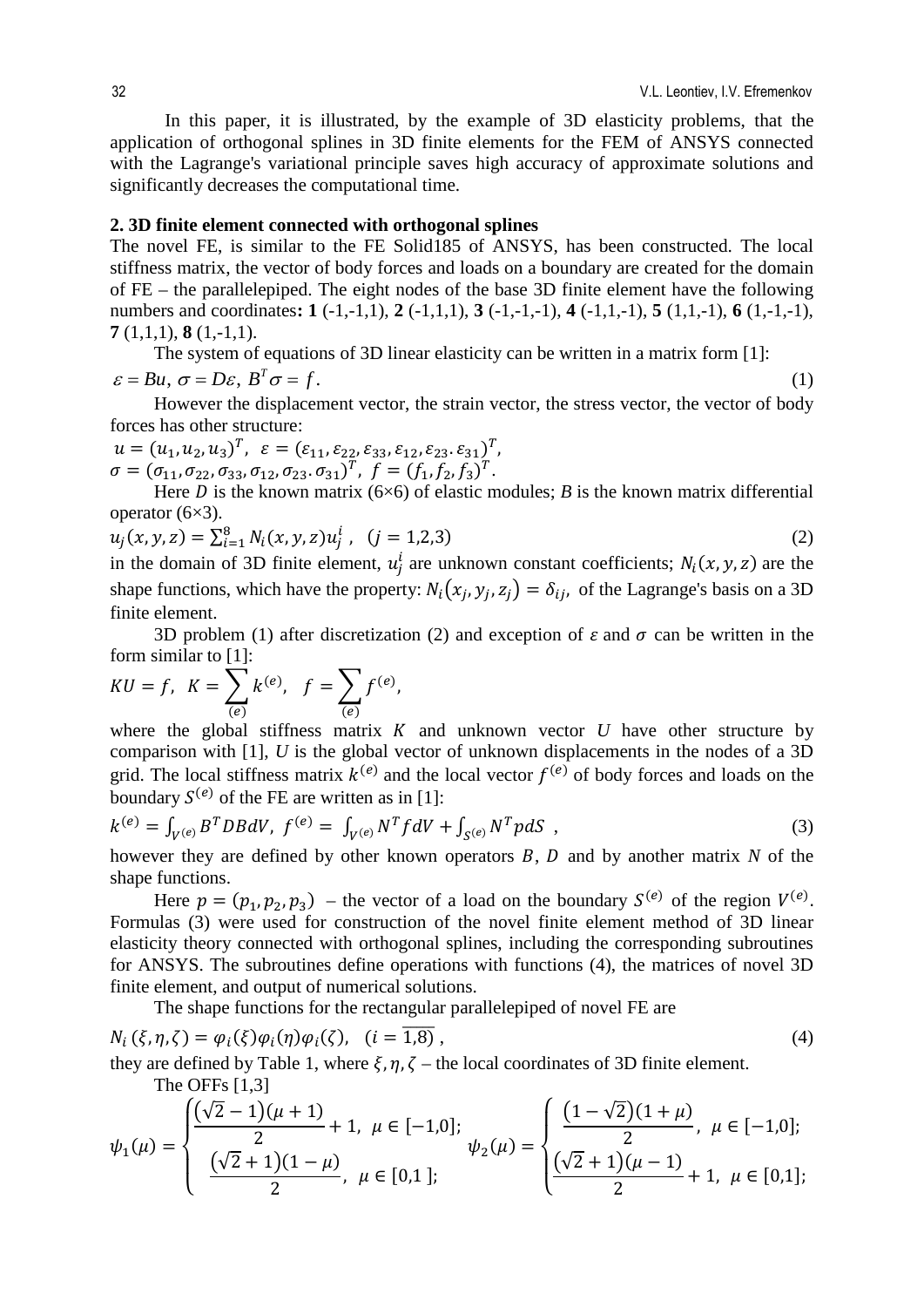have the properties

$$
\psi_1(-1) = 1
$$
,  $\psi_1(0) = (\sqrt{2} + 1)/2$ ,  $\psi_1(1) = 0$ ;  
 $\psi_2(-1) = 0$ ,  $\psi_2(0) = (1 - \sqrt{2})/2$ ,  $\psi_2(1) = 1$ 

of Lagrange's basis on [-1, 1]. These functions are finite and orthogonal on [-1, 1] with weight equal to 1. The functions  $\psi_1(\mu)$ ,  $\psi_2(\mu)$  define 1D orthogonal splines  $\varphi_i(\xi)$ ,  $\varphi_i(\eta)$ ,  $\varphi_i(\zeta)$ and 3D orthogonal finite functions *Ni* in Table 1.

| $N_1$ | $\varphi_1(\xi) = \psi_1(\xi)$<br>$\varphi_1(\eta) = \psi_1(\eta)$<br>$\varphi_1(\zeta) = \psi_2(\zeta)$ | $N_{5}$        | $\varphi_5(\xi) = \psi_2(\xi)$<br>$\varphi_5(\eta) = \psi_2(\eta)$<br>$\varphi_5(\zeta) = \psi_1(\zeta)$ |
|-------|----------------------------------------------------------------------------------------------------------|----------------|----------------------------------------------------------------------------------------------------------|
| $N_2$ | $\varphi_2(\xi) = \psi_1(\xi)$<br>$\varphi_2(\eta) = \psi_2(\eta)$<br>$\varphi_2(\zeta) = \psi_2(\zeta)$ | $N_6$          | $\varphi_6(\xi) = \psi_2(\xi)$<br>$\varphi_6(\eta) = \psi_1(\eta)$<br>$\varphi_6(\zeta) = \psi_1(\zeta)$ |
| $N_3$ | $\varphi_3(\xi) = \psi_1(\xi)$<br>$\varphi_3(\eta) = \psi_1(\eta)$<br>$\varphi_3(\zeta) = \psi_1(\zeta)$ | N <sub>7</sub> | $\varphi_7(\xi) = \psi_2(\xi)$<br>$\varphi_7(\eta) = \psi_2(\eta)$<br>$\varphi_7(\zeta) = \psi_2(\zeta)$ |
| $N_4$ | $\varphi_4(\xi) = \psi_1(\xi)$<br>$\varphi_4(\eta) = \psi_2(\eta)$<br>$\varphi_4(\zeta) = \psi_1(\zeta)$ | $N_{\rm B}$    | $\varphi_8(\xi) = \psi_2(\xi)$<br>$\varphi_8(\eta) = \psi_1(\eta)$<br>$\varphi_8(\zeta) = \psi_2(\zeta)$ |

Table 1. 1D orthogonal splines for the functions (4)

The subroutine for calculation of the functions (4) is done through the use of Fortran77.

#### **3. Solutions of the problems of 3D linear elasticity theory**

Numerical solutions of 3D problems of linear elasticity theory were obtained using the classical and created novel finite elements of ANSYS.

**Problem 1.** The square face of a cubic body  $(y = -1)$  is rigidly fixed, the uniform pressure  $p_y=25000$  *Pa* being applied to the body surface with the coordinate  $y=1$ , on four square faces  $(x = -1; x = 1, z = -1, z = 1)$  of the cubic body kinematics and force factors are not defined (Fig. 1). The symmetry center of the cubic body of size 2 *m* is the origin of coordinates. The Young's modulus of homogeneous isotropic material has the value 200 *GPa*, the Poisson's coefficient has the value 0.33.



**Fig. 1.** Homogeneous cubic body **Fig. 2.** Heterogeneous cubic body

Approximate solutions of this problem were obtained for different numbers *M* of FE divisions of every edge of the cube, ranging from 10 to 100 (the total number of FEs ranges from 1000 to 1000000). The results are given in Tables 2-8 for the points shown in Fig. 1. Points *P*1(0,0,1), *P*6(1,0 0) are in the centers of two faces of the cubic body. Point *P*8(0,1,0) is in the center of the body face, to which the uniform pressure  $p = (p_x, p_y, p_z) = (0.25000, 0)$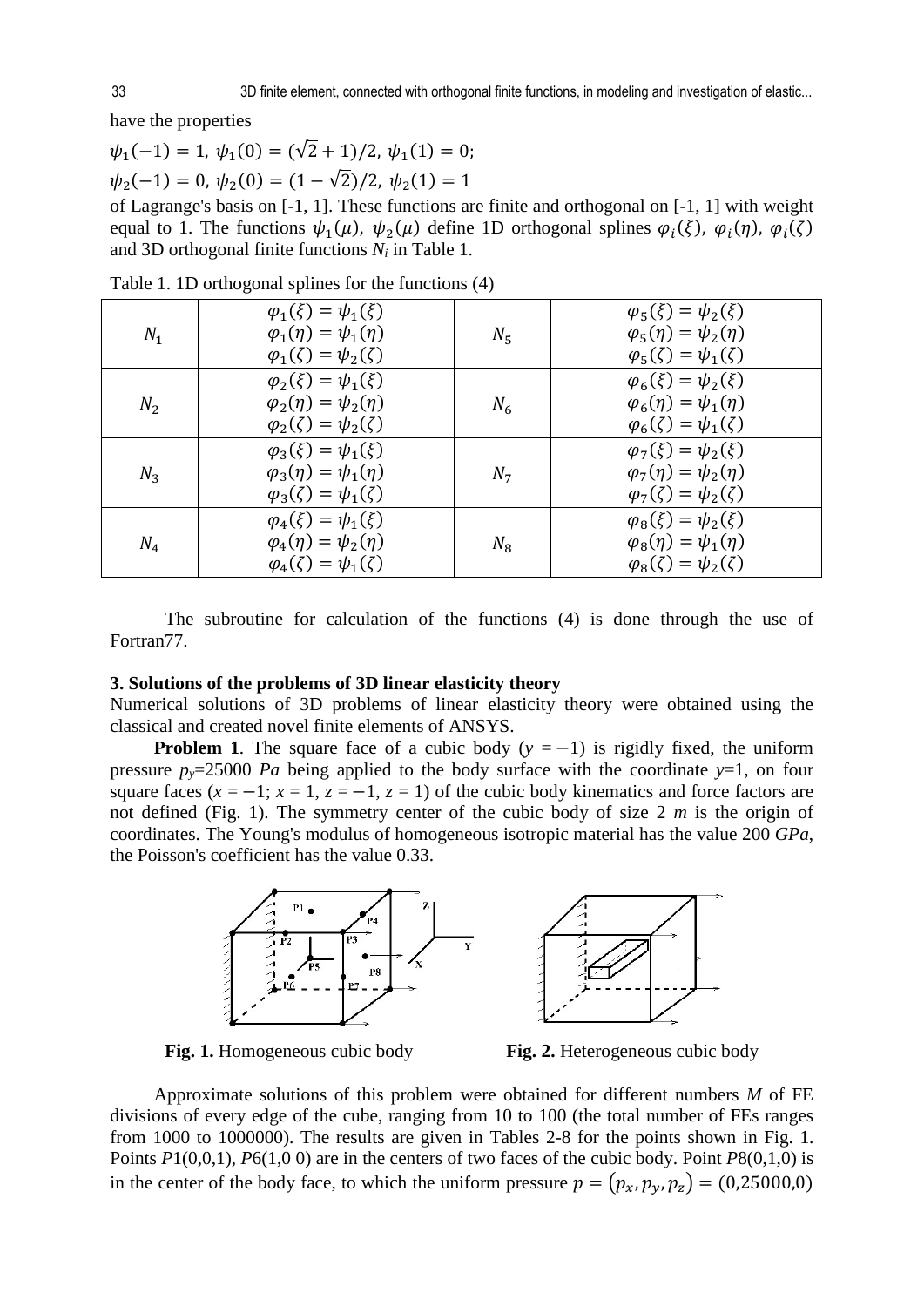is applied. Points *P*2(1,0,1), *P*4(0,1,1), *P*7(1,1,0) coincide with the middle of boundary edges of the cubic body. Point *P*3(1,1,1) is in the cube vertex, point *P*5(0,0,0) coincides with the origin of coordinates.

The calculation time  $[ms]$  in the finite element methods, employing User3D  $(t_1 [ms])$  or Solid185 ( $t_2$  [*ms*]) for the different values *M*, and the ratio  $k=t_2/t_1$  are given in Table 2. The quantity *k* is the ratio of computational times of two FEMs. It increases with the rise of total number of FE due to the zero elements in the global grid matrix produced by OFFs. The values of  $k$  are larger in the 3D case in comparison with those in the 2D case [1]. The numerical results show that the created 3D finite element is characterized by lower computational time compared to the classical 3D model maintaining high accuracy of finite element solutions, and show higher efficiency of the application of orthogonal splines in 3D FEM in comparison with 2D FEM [1].

| $\bm{M}$ |      | $t_2$ |     |
|----------|------|-------|-----|
| 50       |      | 119   | 2.6 |
| 60       | 76   | 201   | 2.7 |
| 70       | 160  | 486   | 3.0 |
| 80       | 311  | 1015  | 3.3 |
| 90       | 583  | 1969  | 3.4 |
| 100      | 1009 | 3691  | 3.7 |

Table 2. The ratio of computational times of two FEMs

|             |  | Table 3. The displacements in points $P1$ , $P6$ of the homogeneous body and the relative |  |  |  |  |  |  |
|-------------|--|-------------------------------------------------------------------------------------------|--|--|--|--|--|--|
| differences |  |                                                                                           |  |  |  |  |  |  |

| M   | $10^7 U_{3D}$ | $10^7 U_{185}$ | $10^3$ $\varepsilon_1$ | $10^2 \varepsilon_2$ |
|-----|---------------|----------------|------------------------|----------------------|
| 50  | 1.23636       | 1.23628        | 6.28                   | 2.58                 |
| 60  | 1.23648       | 1.23642        | 4.89                   | 1.57                 |
| 70  | 1.23656       | 1.23652        | 3.49                   | 0.939                |
| 80  | 1.23661       | 1.23659        | 2.09                   | 0.525                |
| 90  | 1.23665       | 1.23664        | 0.693                  | 0.250                |
| 100 | 1.23667       | .23668         | 0.263                  | 0.026                |

Table 4. The displacements in point *P*2 of the homogeneous body and the relative differences

| M   | $10^7 U_{3D}$ | $10^7 U_{185}$ | $10^3 \varepsilon_1$ | $10^2 \varepsilon_2$ |
|-----|---------------|----------------|----------------------|----------------------|
| 50  | 1.34838       | 1.34829        | 6.61                 | 1.93                 |
| 60  | 1.34849       | 1.34842        | 5.23                 | 1.16                 |
| 70  | 1.34855       | 1.34850        | 3.81                 | 0.681                |
| 80  | 1.34859       | 1.34856        | 2.43                 | 0.366                |
| 90  | 1.34862       | 1.34861        | 1.05                 | 0.161                |
| 100 | 1.34864       | 1.34864        | 0.246                | 0.025                |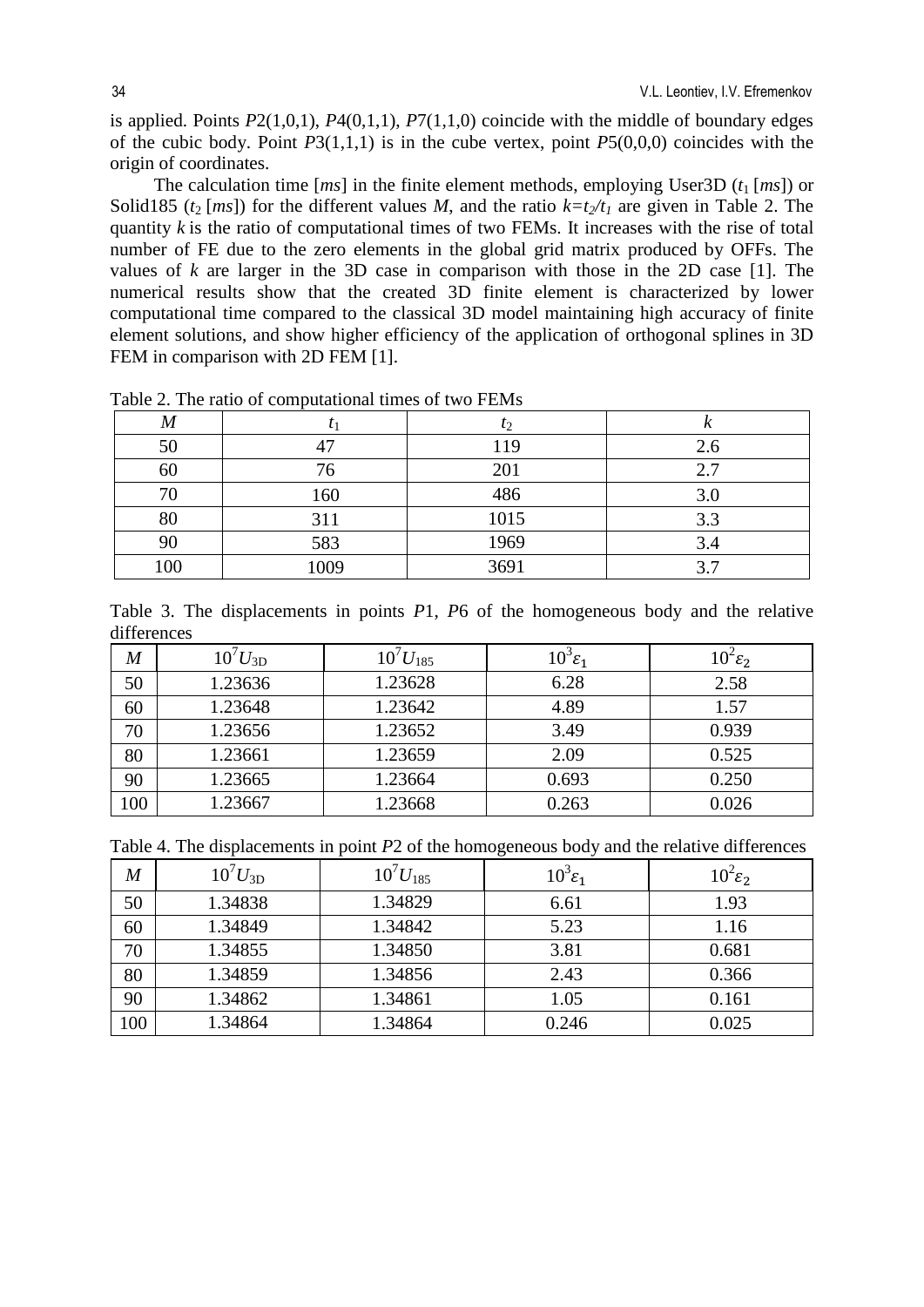35 3D finite element, connected with orthogonal finite functions, in modeling and investigation of elastic...

| M   | $10^{7} U_{3D}$ | $10^7 U_{185}$ | $10^3$ $\varepsilon_1$ | $10^2 \varepsilon_2$ |
|-----|-----------------|----------------|------------------------|----------------------|
| 50  | 2.50457         | 2.50440        | 6.75                   | 1.12                 |
| 60  | 2.50470         | 2.50456        | 5.35                   | 0.607                |
| 70  | 2.50477         | 2.50467        | 3.96                   | 0.313                |
| 80  | 2.50481         | 2.50475        | 2.54                   | 0.148                |
| 90  | 2.50483         | 2.50481        | 1.14                   | 0.060                |
| 100 | 2.50484         | 2.50485        | 0.258                  | 0.026                |

Table 5. The displacements in point *P*3 of the homogeneous body and the relative differences

Table 6. The displacements in points *P*4, *P*7 of the homogeneous body and the relative differences

| $\bm{M}$ | $10^7 U_{3D}$ | $10^7 U_{185}$ | $10^3$ $\varepsilon_1$ | $10^2 \varepsilon_2$ |
|----------|---------------|----------------|------------------------|----------------------|
| 50       | 2.44589       | 2.44574        | 6.19                   | 1.01                 |
| 60       | 2.44600       | 2.44588        | 4.81                   | 0.568                |
| 70       | 2.44606       | 2.44598        | 3.40                   | 0.318                |
| 80       | 2.44609       | 2.44605        | 2.00                   | 0.175                |
| 90       | 2.44611       | 2.44610        | 0.626                  | 0.101                |
| 100      | 2.44613       | 2.44614        | 0.285                  | 0.029                |

Table 7. The displacements in point *P*5 of the homogeneous body and the relative differences

| $\bm{M}$ | $10^{\prime} U_{3D}$ | $10^7 U_{185}$ | $10^3$ $\varepsilon_1$ | $10^2 \varepsilon_2$ |
|----------|----------------------|----------------|------------------------|----------------------|
| 50       | 1.11088              | 1.11081        | 6.34                   | 3.52                 |
| 60       | 1.11103              | 1.11097        | 4.94                   | 2.15                 |
| 70       | 1.11112              | 1.11108        | 3.55                   | 1.29                 |
| 80       | 1.11119              | 1.11116        | 2.13                   | 0.716                |
| 90       | 1.11123              | 1.11122        | 0.725                  | 0.330                |
| 100      | 1.11126              | 1.11127        | 0.313                  | 0.031                |

Table 8. The displacements in point *P*8 of the homogeneous body and the relative differences

| M   | $10^7 U_{3D}$ | $10^7 U_{185}$ | $10^3 \varepsilon_1$ | $10^2 \varepsilon_2$ |
|-----|---------------|----------------|----------------------|----------------------|
| 50  | 2.39363       | 2.39349        | 6.01                 | 1.09                 |
| 60  | 2.39374       | 2.39363        | 4.62                 | 0.638                |
| 70  | 2.39381       | 2.39373        | 3.21                 | 0.370                |
| 80  | 2.39384       | 2.39380        | 1.81                 | 0.215                |
| 90  | 2.39386       | 2.39385        | 0.420                | 0.131                |
| 100 | 2.39389       | 2.39390        | 0.253                | 0.025                |

The values ( $10^7 U_{3D}$ ) [*m*] and ( $10^7 U_{185}$ ) [*m*] of the module of displacement vector for specified points of the cubic body are given in Tables 3-8. These results were produced by two methods, which use finite elements User3D and Solid185. Tables 3-8 have also two values:  $\varepsilon_1$  [%] – the relative difference of two solutions obtained on the specified grid and  $\varepsilon_2$  [%] – the relative difference of the User3D approximation for the specified *M* and the Solid185 approximation for maximal *M* (*M*=100, 1000000 FE). The result obtained with the help of Solid185 finite element for maximal *M* is considered to be a benchmark solution, because an additional increase of *M* gives little variations of the solutions.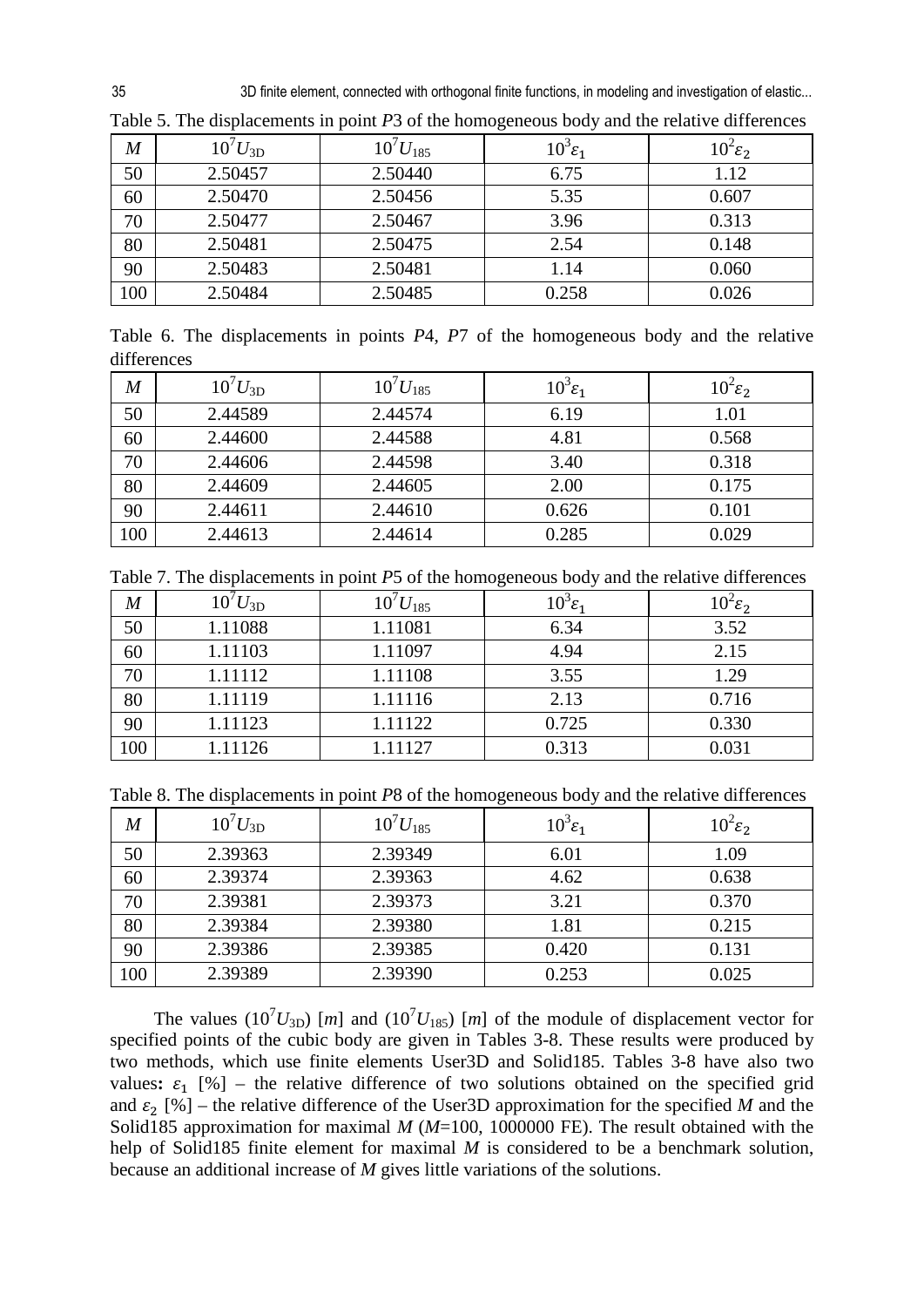Comparison of the solution *U*3D, obtained using the finite element User3D connected with orthogonal splines, and finite element solution  $U_{185}$  produced by classical FEM of ANSYS shows high-precision of  $U_{3D}$ ; it is confirmed by the relative difference  $\varepsilon_1$ . The decrease of the relative difference  $\varepsilon_2$  demonstrates the high accuracy of the solutions  $U_{3D}$  on the employed grids.

**Problem 2.** A heterogeneous cubic body has the sizes and properties of the main region of Problem 1. However the region  $(-1 \le x \le 1; -0.2 \le y \le 0.2; -0.1 \le z \le 0.1)$  of the body (Fig. 2) possesses other properties**:** the Young's modulus being equal to 160 *GPa*, and the Poisson's coefficient has the value 0.3. The boundary conditions are the same as in Problem 1.

From Tables 9-11 it follows that the numerical results both for the heterogeneous elastic body and for the homogeneous body are similar. The finite element method, connected with orthogonal splines, demonstrates a high-precision of finite element results  $U_{3D}$  and reduced computational time in Problems 1 and 2. Thereby, the FE models with orthogonal splines are effective for solving 3D problems for homogeneous and heterogeneous elastic materials.

Table 9. The displacements in point *P*1 of the heterogeneous body and the relative differences

|     | $\mathbf{r}$            | . .            | $\tilde{}$             |                     |
|-----|-------------------------|----------------|------------------------|---------------------|
| M   | $10^{\prime}U_{\rm 3D}$ | $10^7 U_{185}$ | $10^3$ $\varepsilon_1$ | $10^2\varepsilon_2$ |
| 50  | 1.23945                 | 1.23937        | 6.18                   | 2.60                |
| 60  | 1.23953                 | 1.23947        | 4.42                   | 1.99                |
| 70  | 1.23956                 | 1.23953        | 2.81                   | 1.70                |
| 80  | 1.23960                 | 1.23959        | 1.19                   | 1.36                |
| 90  | 1.23967                 | 1.23967        | 0.421                  | 0.859               |
| 100 | 1.23977                 | .23977         | 0.387                  | 0.039               |

Table 10.The displacements in point *P*2 of the heterogeneous body and the relative differences

| M   | $10'U_{3D}$ | $10^{\prime}U_{185}$ | $10^{\circ}\varepsilon_1$ | $10^{\circ}\varepsilon_2$ |
|-----|-------------|----------------------|---------------------------|---------------------------|
| 50  | 1.35150     | 1.35143              | 5.24                      | 2.08                      |
| 60  | 1.35164     | 1.35159              | 3.82                      | 1.05                      |
| 70  | 1.35169     | 1.35165              | 2.56                      | 0.711                     |
| 80  | 1.35172     | 1.35171              | 1.29                      | 0.446                     |
| 90  | 1.35175     | 1.35174              | 0.766                     | 0.233                     |
| 100 | 1.35178     | 1.35178              | 0.322                     | 0.032                     |

Table 11. The displacements in point *P*8 of the heterogeneous body and the relative differences

| M   | $10' U_{3D}$ | $10' U_{185}$ | $10^{\circ}$ E | $10^{\circ}\varepsilon_2$ |
|-----|--------------|---------------|----------------|---------------------------|
| 50  | 2.40319      | 2.40302       | 7.02           | 0.642                     |
| 60  | 2.40326      | 2.40313       | 5.34           | 0.372                     |
| 70  | 2.40327      | 2.40317       | 4.08           | 0.303                     |
| 80  | 2.40329      | 2.40321       | 3.23           | 0.243                     |
| 90  | 2.40333      | 2.40329       | 1.84           | 0.068                     |
| 100 | 2.40334      | 2.40335       | 0.228          | 0.023                     |

Problems for 3D elastic bodies with several small regions, which have different properties, were solved also. The accuracy of these numerical results and the quantities of computational time were found to be similar to such parameters of the solutions of the Problems 1, 2.